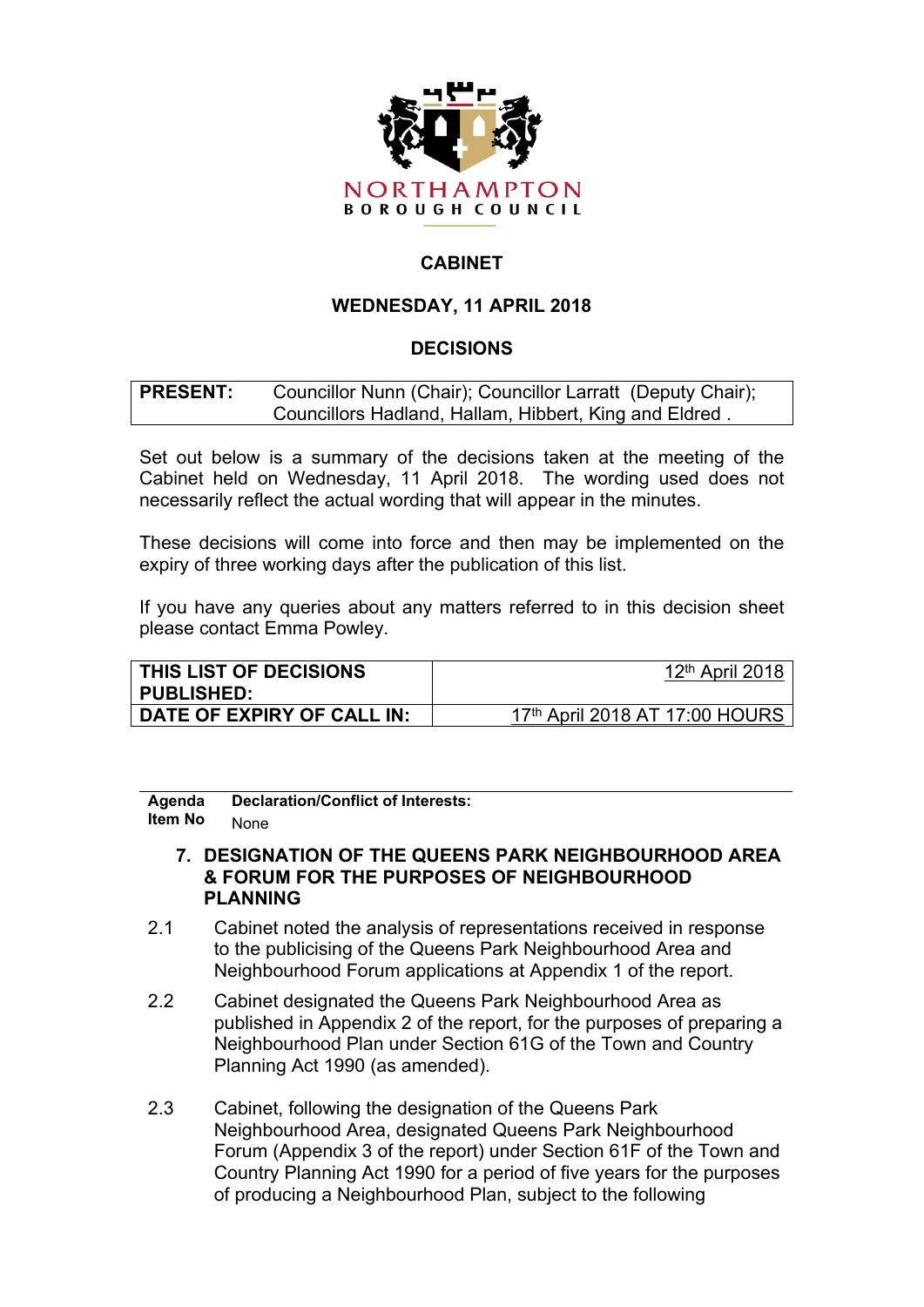conditions:

- Maintaining a written constitution
- Holding an Annual General Meeting within 12 weeks of the designation
- Maintaining a minimum of 21 members drawn from each of the subsections set out within the Localism Act section 61F(5)

**Agenda Item No Declaration/Conflict of Interests:** None

## **8. PROCUREMENT OF CONTRACTOR TO DEVELOP COUNCIL OWNED LAND AT ST.PETER'S WAY**

- 2.1 Cabinet agreed that subject to a positive gateway exercise being carried out in consultation with the Cabinet Member for Regeneration, Enterprise and Planning, the Cabinet Member for Finance, and the Chief Finance Officer; the Head of Economic Development and Regeneration be authorised to commence the procurement of a contractor through an OJEU-compliant Open Tender process in accordance with the Public Contract Regulations 2015.
- 2.2 Cabinet agreed that subject to a satisfactory review of the business cases (encompassing both an HRA Value for Money position and the Council's General Fund position) being carried out after receipt of tenders, the Head of Economic Development and Regeneration, acting in consultation with the Borough Secretary & Monitoring Officer, the Chief Finance Officer and the Cabinet Member for Regeneration, Enterprise and Planning, be authorised to finalise the terms of the Lease between the Council and Northampton Partnership Homes Limited, and to enter into an Agreement For Lease (AFL).
- 2.3 Cabinet agreed to consider the recommendations of the Horizon Park Project Board relating to the project design team, and agrees to appoint RG+P Ltd., Aecom Limited, Desco (Design and Consultancy) Ltd., and Wood Group Ltd. as the Design Team pursuant to paragraph 3.1.8 of the report.
- 2.4 Cabinet agreed that a further report be brought to Cabinet following the procurement exercise making recommendations on the award of the main construction contract.
- 2.5 Cabinet agreed that any further issues that arise would be reported to Cabinet.